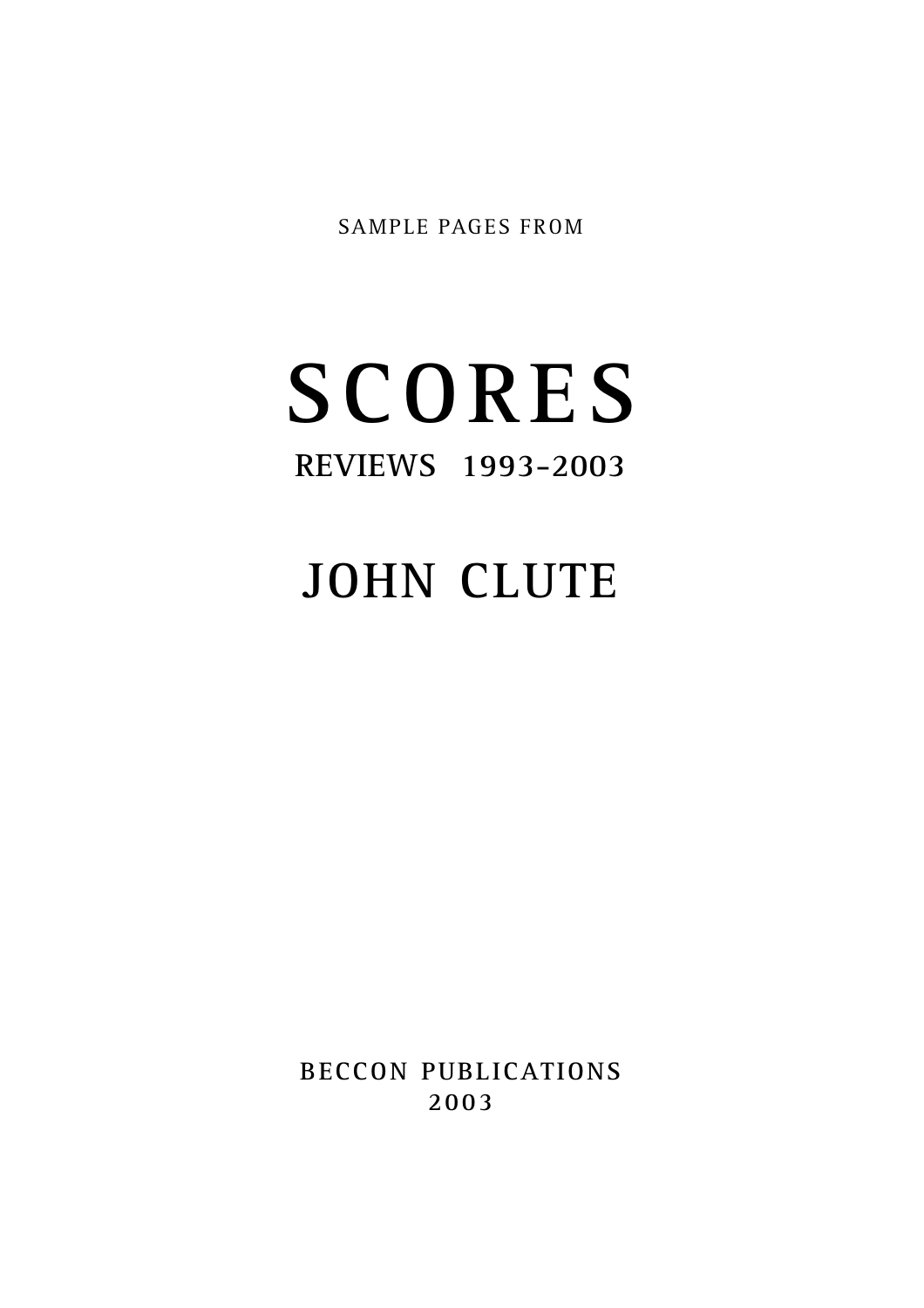## **Breakf as t in the Rune s –** *Excessive Candour* **#35, in** *SFW* **#141 (3 January 2000) –** *The Book of Confluence: Child of the River* **by Paul J McAuley** *Ancients of Days* **by Paul J McAuley** *Shrine of Stars* **by Paul J McAuley \_\_\_\_\_\_\_\_\_\_\_\_\_\_\_\_\_\_\_\_\_\_\_\_**

**\_\_\_\_\_\_\_\_\_\_\_\_\_\_\_\_\_\_\_\_\_\_\_\_**

The first thing to understand about *The Book of Confluence*, a three volume novel which is now complete, is that Paul J McAuley means every word of it, just the way an author of a single tale, we are taught to think, should. *Confluence* is one single novel, and must be read as one single novel. Its publication history in three separate volumes – *Child of the River* (London: Gollancz, 1997), *Ancients of Days* (London: Gollancz, 1998) and *Shrine of Stars* (London: Gollancz, 1999) – should now be folded in the mind into one thing, for there's about as much point in starting *Confluence* in the middle as in starting Gene Wolfe's *The Book of the Short Sun* with volume three, in the middle of the dark [see review above, p.248]. Anyone wishing to test this might go to Chapter 10 of *Child of the River*, "The Curators of the City of the Dead", and read it with exceeding care.

The second thing to understand about this marvellously sustained cosmogonic romance of the far future – where whole galaxies engage in Stapledonian dances at the behest of trans-human Preservers who have created the world of Confluence in order to seed the latter days of the universe with life – is that any sense of the abiding presence in the text of Gene Wolfe is not inadvertent. McAuley has not just written a deeply felt and original story; he has also, wickedly and lovingly and intricately, created in *The Book of Confluence* an homage to the whole Wolfe oeuvre [though the Preservers themselves are more reminiscent of Larry Niven or Stephen Baxter. 2003].

Take Confluence itself. Created aeons earlier by the Preservers before they fled through a vast black hole into some other Time and Space, Confluence is a flat platform twenty times longer than it is wide, rather like a ruler, a 20,000 kilometrelong ruler with a keel, in the heart of which vast engines throb when awoken. Confluence wobbles in its orbit around a Preserver-shaped sun, a wobble which brings designer day and night to its inhabitants. Avatars or partials or aspects of the original Preservers, or their servants, until recently, have communicated through "windows" with the thousands of separate species of human-shaped beings who inhabit this planet-sized rectangular playing field. Recently, these windows – they might be described as access points to some unimaginably evolved cyberspace – have begun to fail, through war or for other reasons. The drench of theophany has begun to dry.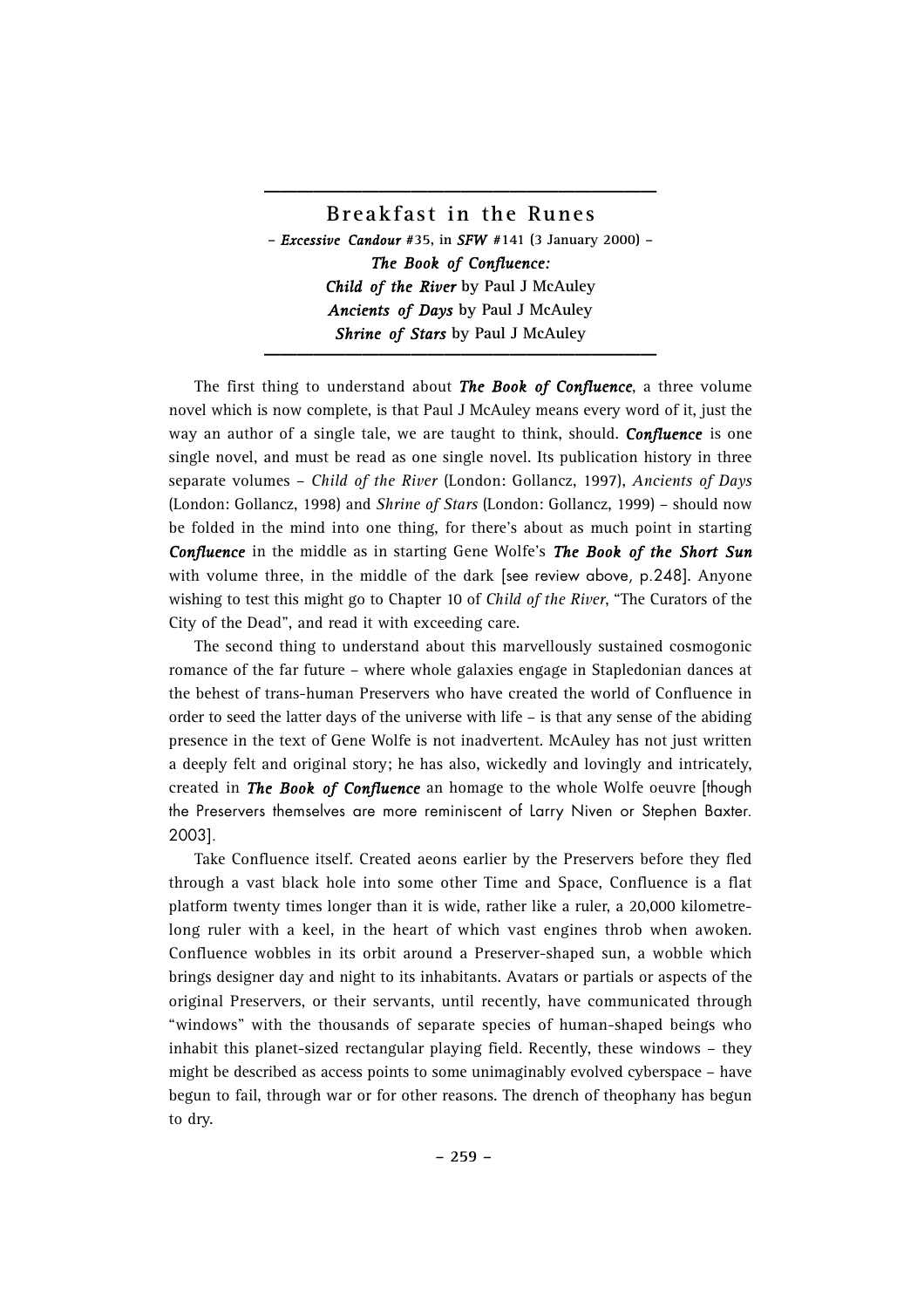Readers of Wolfe's *The Book of the Long Sun* [see review above, p.140] will hear in Confluence a constant trickling of echoes of the Whorl – the generation starship that, in Wolfe's epic, has reached the end of its journey and has begun to misfunction. They will recognize linkages in the windows, and in the gradual loss of functions (the Great River which waters Confluence has begun to recede), and in the thousands of breeding colonies which inhabit each vast artifact, and in the time abysses out of which godlike voices come, and in the slow desiccation consequent upon a failure of the gods to drench. They will also recognize a perhaps more pro-found linkage: in both series, almost every named character (each novel has a lot of them) obsessively and reverently debates the nature of the world, the gods, destiny, the course of the Story of Confluence; in both series, the universe is understood to have been conceived – by God, or the Presevers, or the Outsider – out of Word.

What McAuley seems clearly to have understood for himself, but which he also expresses through homage to a past book embrocated in its own past books, is that any sf novel set in the far future – whether he writes it himself, or Wolfe, or Michael Moorcock, (or Stephen Baxter), or Dan Simmons, or (salute the father) Jack Vance – must treat the past as an immensity that lies too deep for tears, so profoundly deep that geography and geology have become one thing. And he has understood that great epics of the far future only partly concern themselves with the decipherment of the past, the breakfast in the runes; they are also about salvation. It's my own guess that Wolfe's *Book of the Short Sun* is all about salvation; and it's certainly the case that the closest fit between McAuley and the fathering Wolfe lies in the nature and ultimate function of their choice of protagonists, for both Wolfe's Silk and McCauley's Yama are gradually discovered to be hard gods of transfiguration: figures hotter than the books they tell.

Yama (short for Yamamanama) in *The Book of Confluence* and Patera Silk in *The Book of the Long Sun* and *The Book of the Short Sun* do of course share much; but it is, perhaps inevitably, Severian from *The Book of the New Sun* who most implacably shadows Yama's quest downriver from the great capital city of Ys to a vast ravening war and then back again, during the course of which he finds out his true parentage, his true family, his true powers (symbolized by various iconic trinkets he gathers on the way, which turn out to be as inessential as any of the emblems Severian collects but does not actually need en route to godhood), his enemies true and false, his redemptive death and rebirth, and his bringing of salvation (or obedience to the deep will of the Preservers) to Confluence – not by flood as in *The Urth of the New Sun*, but through draught and dismemberment.

We meet Yama on the first page of the first volume, as an infant floating down the Great River with his dead mother (or so she seems), which is more or less exactly how we first meet Severian. He is plucked from these bulrushes by the Aedile of the local city (the parallel between *New Sun's* Nessus and *Confluence's* Ys only becomes explicit in volume two), raised, kidnapped, rescued, all in volume one. In Chapter 10 of *Child of the River* (see above) he meets an elderly couple who succour him, and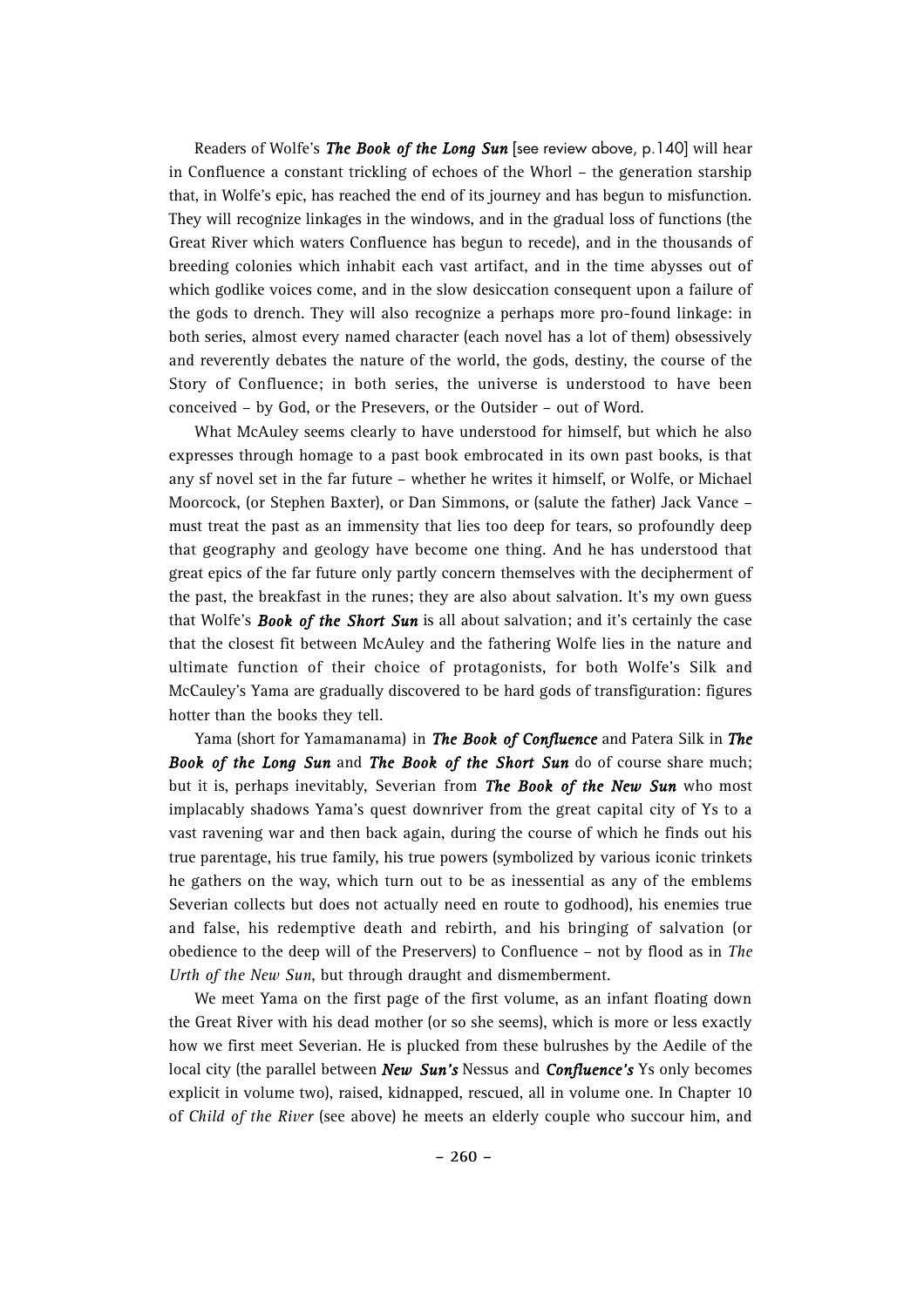who give him more advice than he can immediately use. He attracts followers without asking that they surrender their lives to him, but they do, and he takes them, and their lives. At the end of the volume, he escapes with these companions through a vast closing gate (like the great gate that closes on the last page of *The Shadow of the Torturer*) and into Ys at last.

In the second volume, *Ancients of Days*, he undergoes various ordeals in the vast river-girt megalopolis, pursued by implacable foes whose need of him is more theological than practical; he continues his search for the origins of his bloodline and of Confluence itself, eventually returning downriver past his old home, further and further into regions of dreadful turmoil, just as Severian did. His ability to control machines mentally (especially ancient ones) grows. He is haunted by an Aspect who appears through shrine windows, and who may be him become Him. He learns that one of his godly functions is the task of infecting the blood of indigens (races not yet touchable by the Preservers' long-buried nanomachines whose function it is to jostle genes and to generate new species, perhaps for the better), which happens when they drink of his blood (resemblances to the climax of Dan Simmons's *Hyperion* sequence are evident but not profound – in both instances a blasphemous reference to the Christian High Story can be detected). He is kidnapped again and again.

The last volume, *Shrine of Stars*, carries Yama, now terribly scarred and as profoundly weary as Severian the Lame, further down the Great River and over the edge of the world (resemblances to Terry Pratchett's Discworld are obvious but superficial), where the perspective expands vertiginously as we plunge through wormholes, jump interstellar gaps in the bosom of a sentient ship half as old as time, and return finally to Confluence in order to bring salvation to its thousands of species, in the nick of time.

The pleasures of the text itself are too numerous to count: the Vancian archipelago-hopping, each new "island" a new species; the sensory impact of the writing [a very high style, one might call it Muscle-Shirt Baroque, a style embraced by most of the best space opera writers mentioned here. 2003]; the profligacy of the life of Confluence, to which McAuley gives far more than lip service. And in the end, there is another joy, one which was hinted at throughout all three volumes. In a final swerve from father Wolfe – a swerve which distinguishes these two great series, but does so without insult to the earlier (and ultimately harsher and greater) epic of destiny – McAuley makes it clear that he means what he has in fact been saying throughout. Severian may be something like a god, a long magical Word uttered by the Increate; but Yama, who is something like a god, turns out in the end to be a long magical Word uttered by other human beings. *Confluence* is a secular *Book*. Severian frightens us (me, anyway). Yama is an iteration of our own blood.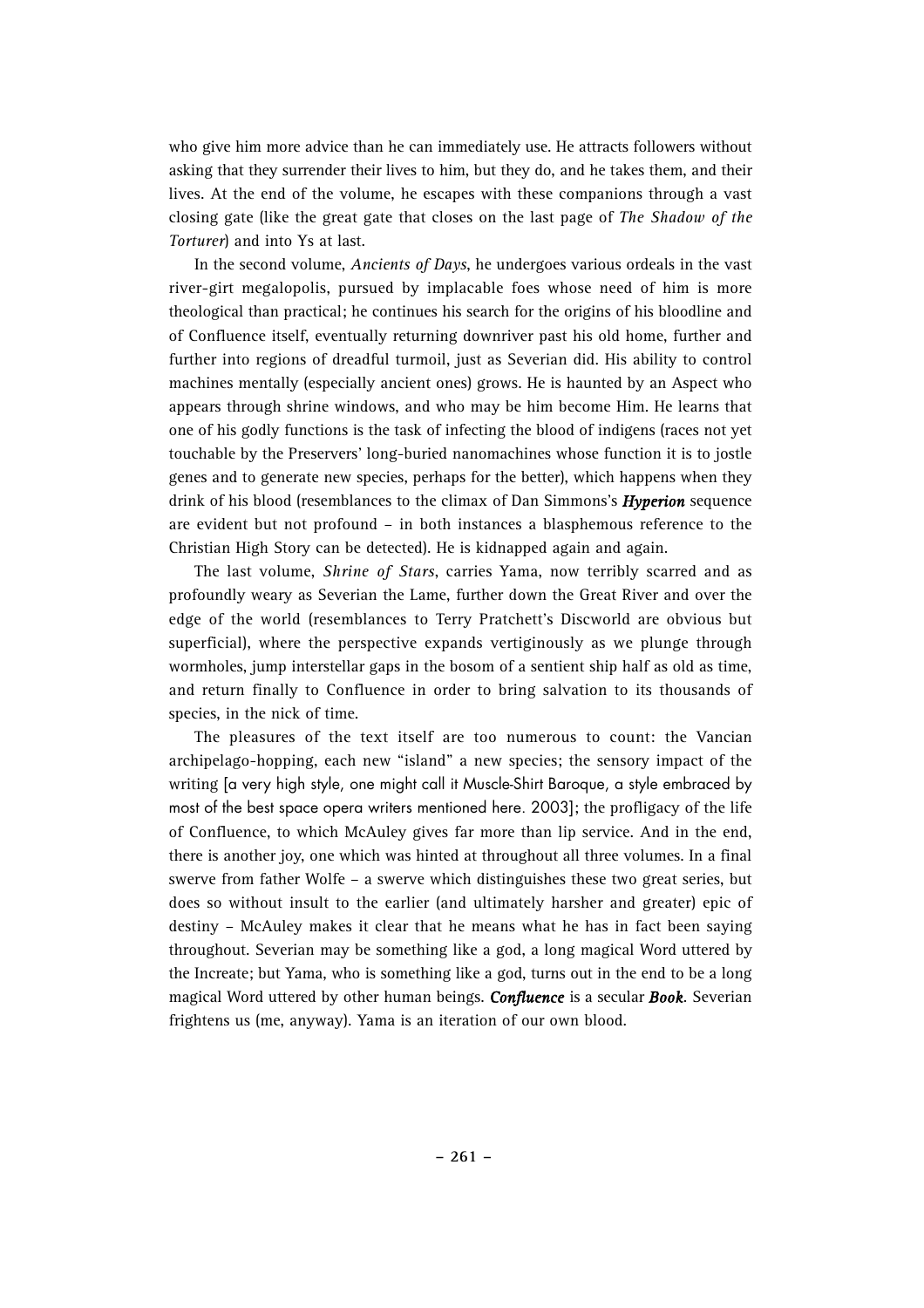## **The Ae sop Tri ck –** *Excessive Candour* **#55, in** *SFW* **#221 (16 July 2001) –** *Immodest Proposals* **by William Tenn \_\_\_\_\_\_\_\_\_\_\_\_\_\_\_\_\_\_\_\_\_\_\_**

**\_\_\_\_\_\_\_\_\_\_\_\_\_\_\_\_\_\_\_\_\_\_\_**

William Tenn's career demands an explanation – or perhaps we demand an explanation from it. We want to know why it stopped. The career – as a notional entity stretching through time for a while – asks us why it had to leave. I have a theory.

William Tenn, an urban Jew whose real name is Philip Klass, was born in 1920. He is alive today [he still is, June 2003]. He began writing sf while serving in World War Two, and began to publish in 1946, just before the Cold War began. From then until the mid 1960s, he was a moderately prolific author; as he wrote almost nothing but short stories and the occasional novelette, his work appeared mostly in the magazines, usually *Galaxy* and *The Magazine of Fantasy and Science Fiction*, where his witty, satirical, sharp-tongued bent found a home. He was loved.

There was also one novella, *A Lamp for Medusa* from 1951 (it only reached book form in 1968); and one novel, *Of Men and Monsters* (1968), whose title turned out to be hugely unfortunate. Coming as it did from a man known only for short work, the gathering-of-usual-suspects title of this book seemed so *obviously* that of a short story collection that when the tale was published – along with three retrospective collections from the same firm and in the same format whose titles (like *The Seven Sexes* or *The Square Root of Man*) rightly sounded like collection titles – very few people ever knew a novel had been released. There was some thought at the time (it was certainly my supposition immediately after 1968) that the near non-appearance of a long-meditated novel would have inevitably dismayed its author, and might well have explained his departure from the field. There are hints of this supposition in comments I've made in print lamenting the failure of sf to continue to interest a man of the stature of William Tenn.

But now that *Immodest Proposals* (Framingham, MA: The NESFA Press, 2001) has appeared, this thesis can take a rest. Disappointment at the invisibling of a precious novel may have daunted the man; far more important, however, from a reading or re-reading of the 33 stories here assembled, is a sense that if, after 1970, William Tenn could hardly write sf any more, it was because the world of 1970 no longer needed his particular trick.

The trick of William Tenn was Aesop.

Like Aesop – or like Evgeny Zamiatin, or the Strugatsky Brothers, or Stanislaw Lem, or Josef Nesvadba, or a hundred other twentieth century writers who lived under oppressive regimes whose owners rightly panicked at the subversive power of naked story – William Tenn, a leftwing urban Jew in Cold War America, became a master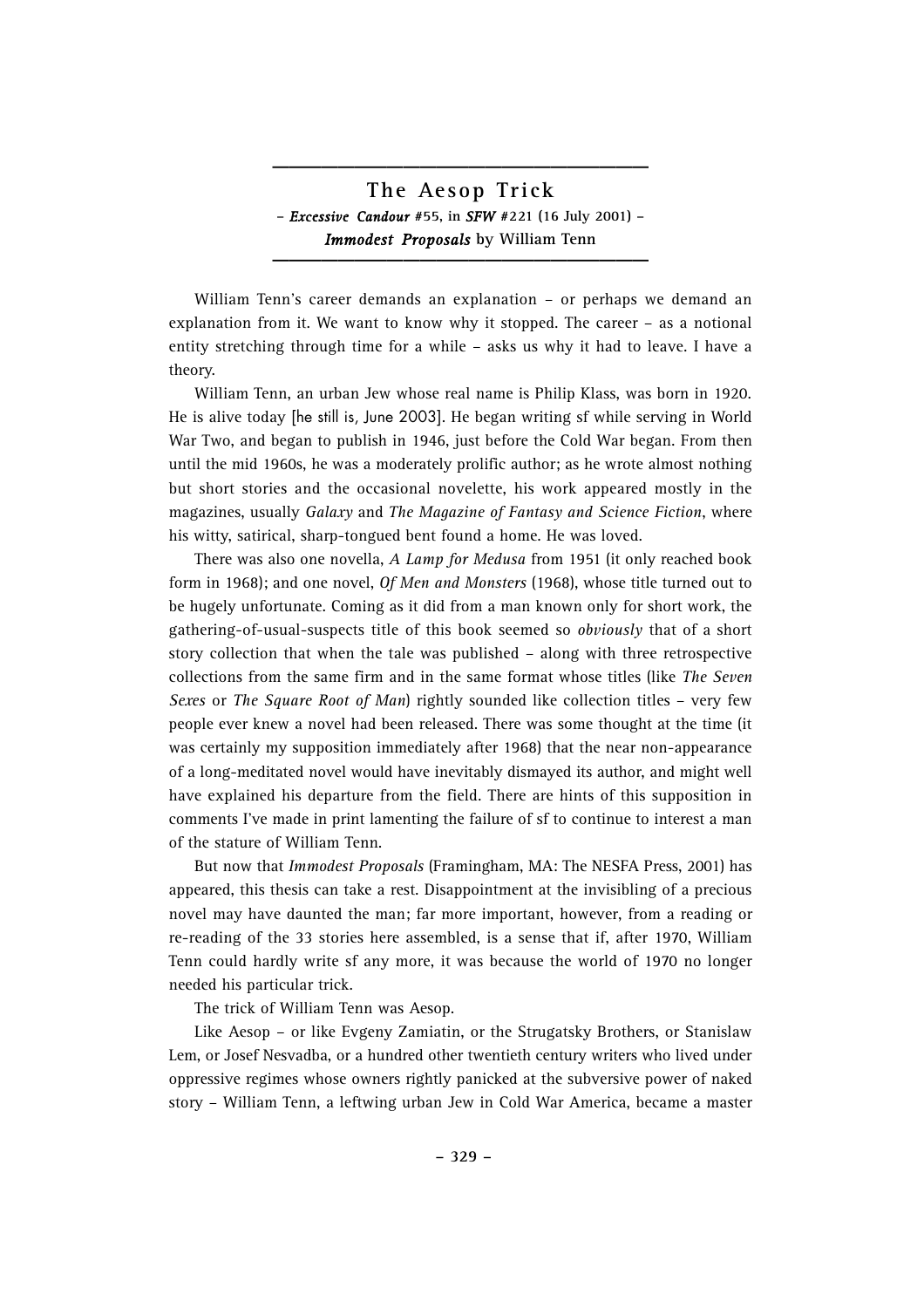of Aesopian concealment, using the codes of American sf to write Beast Fables about the real world, the world the commissars (or John W Campbell, Jr, or J Edgar Hoover) could not permit to be described in clear, the world of the empiry of the Cold War without any clothes.

A Beast Fable, in its classic form, can be defined as a tale in which talking animals convey lessons about human nature. Those lessons can be conveyed in clear, as in Kenneth Grahame's *The Wind in the Willows* (1908) or George Orwell's *Animal Farm* (1945); or they can be concealed, as in Aesop's Fables. But Beast Fables only use literal animals out of habit. By a simple *trompe l'oeil* – as in H G Wells's *Mr Blettsworthy on Rampole Island* (1928) – human beings can be seen as exemplary creatures who do not so much pretend to be us as reveal us to be Beasts. As readers, we have become accustomed to texts that must – like Wells's fantasy, or like Scott Bradfield's *Animal Planet* (1995) – be deciphered; but that are easy to decipher. At the end of the twentieth century, Aesopian Fantasy can be defined as a tale whose real meaning only seems to be concealed.

Here is an example from Tenn: "Brooklyn Project" (1948 *Planet Stories*), probably the most famous of his works which might be deemed Aesopian in a modern sense. An ominous bureaucrat announces to a set of reporters that the Brooklyn Project has succeeded. In a few minutes, "man's first large-scale excursion into time will begin." A reporter asks the bureaucrat about the risks that history may be modified – that amnesia may be committed upon our past. The bureaucrat makes it clear that a question of this sort is unpatriotic, and that certain scientists who'd expressed doubts on the subject had been summarily dealt with. The reporter quails into silence. The time machine begins to work, sending a kind of ball-shaped camera-eye back and forth through time in an oscillating search pattern: deep past, present, less deep past, present, and so forth. As the ball continues to ricochet, affecting the past in almost inconceivably minor ways (this is also chaos theory before the fact), everything slowly changes; but – as the reporter had feared – it is impossible to perceive this in the transformed present (because, of course, as soon as it happens it has *already happened*). After the time machine finally comes to rest, therefore, there is nothing to prevent the bureaucrat from glowing with success:

"See", cried the thing that had been the acting secretary to the executive assistant on press relations. "See, no matter how subtly! Those who billow were wrong: we haven't changed." He extended fifteen purple blobs triumphantly. "Nothing has changed!"

As we've implied, Aesop could not be seen *pretending* to feign innocence; but things have changed over the past 2500 years. Aesop may be wiser than we are, but he's not as *old;* and twentieth century literature, which is a literature of profound age, is packed with faux naif texts whose inner lack of innocence is manifest. "Brooklyn Project" so obviously *pretends* to be Aesopian, so obviously expects its readers immediately to understand its political implications, which it *manifests,* that no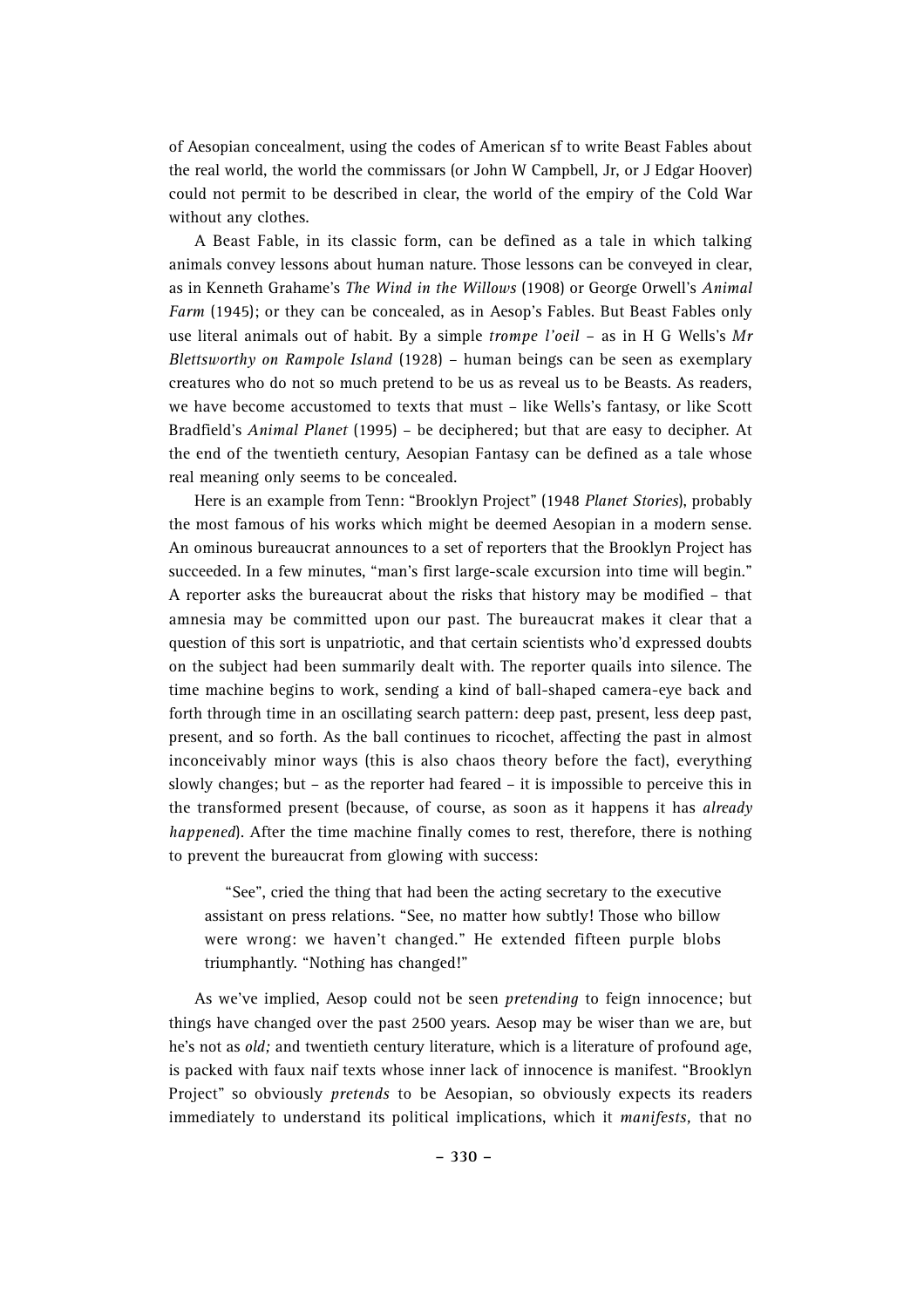warden of Cold War Values could have been fooled into thinking the tale wasn't actually about what it was actually about: the condition of being American in a time of shutdown. Unsurprisingly, when Tenn delivered the manuscript to John W Campbell by hand, the editor of *Astounding Science Fiction* literally threw it back at him across his desk. And every other sf magazine of the time – except, ultimately, the lowly *Planet Stories* – rejected it as well. They did not reject "Brooklyn Project" – which became one of the two or three most famous time travel stories ever told – because it was bad. They rejected it because, while pretending to conceal its "unpatriotic" message, it manifestly projected the "secret" it contains.

In most of the Aesopian tales assembled in *Immodest Proposals*, Tenn is cooler than this, and most of them (as we discover from the highly informative notes he appends to each tale) slipped easily into print. The best of them – those in this volume include "Generation of Noah" (1951 *Suspense*), "Down Among the Dead Men" (1954 *Galaxy*), "Time in Advance" (1956 *Galaxy*), "Winthrop Was Stubborn" (1957 *Galaxy*) and "The Custodian (1953 *If*) – almost invariably illuminate for us the Cold War Empire, which had no clothes. They were Beast Fables that Aesop might have told, had he been Blind Willie McTell.

After 1970, something happened. After the dissolution of the moral and political shibboleths which had earlier governed the magazines, and after he became free to write anything he wanted in clear, he could no longer find any traction in sf. The late stories published here are not Beast Fables; they are sarcasms, undisguised, side-ofthe-mouth witty, casual, uninterested. I think he knew we had not, in fact, won the battle at all. I think William Tenn quite possibly thought that the "freedom" American writers began to experience to the full after 1970 was the kind of freedom Herbert Marcuse defined as "repressive tolerance", which is the freedom to publish your dissent with only one condition: that all profit and all power remain in the hands of those who allow you to publish whatever you want to, and who do not care what you say because they are *shameless.* By 1970 or so, it may be, America became a world run by the shameless, who only pretend to care when they are exposed, because to pretend to care is a way of torturing the just – it is like jailers pretending to read documents *containing new evidence* written in blood on toilet paper by prisoners whose execution has already been fixed. Long before this understanding of freedom became axiomatic to all sane persons, William Tell had already left the building. He went on to other things. He is sorely missed. I do not think he will ever return.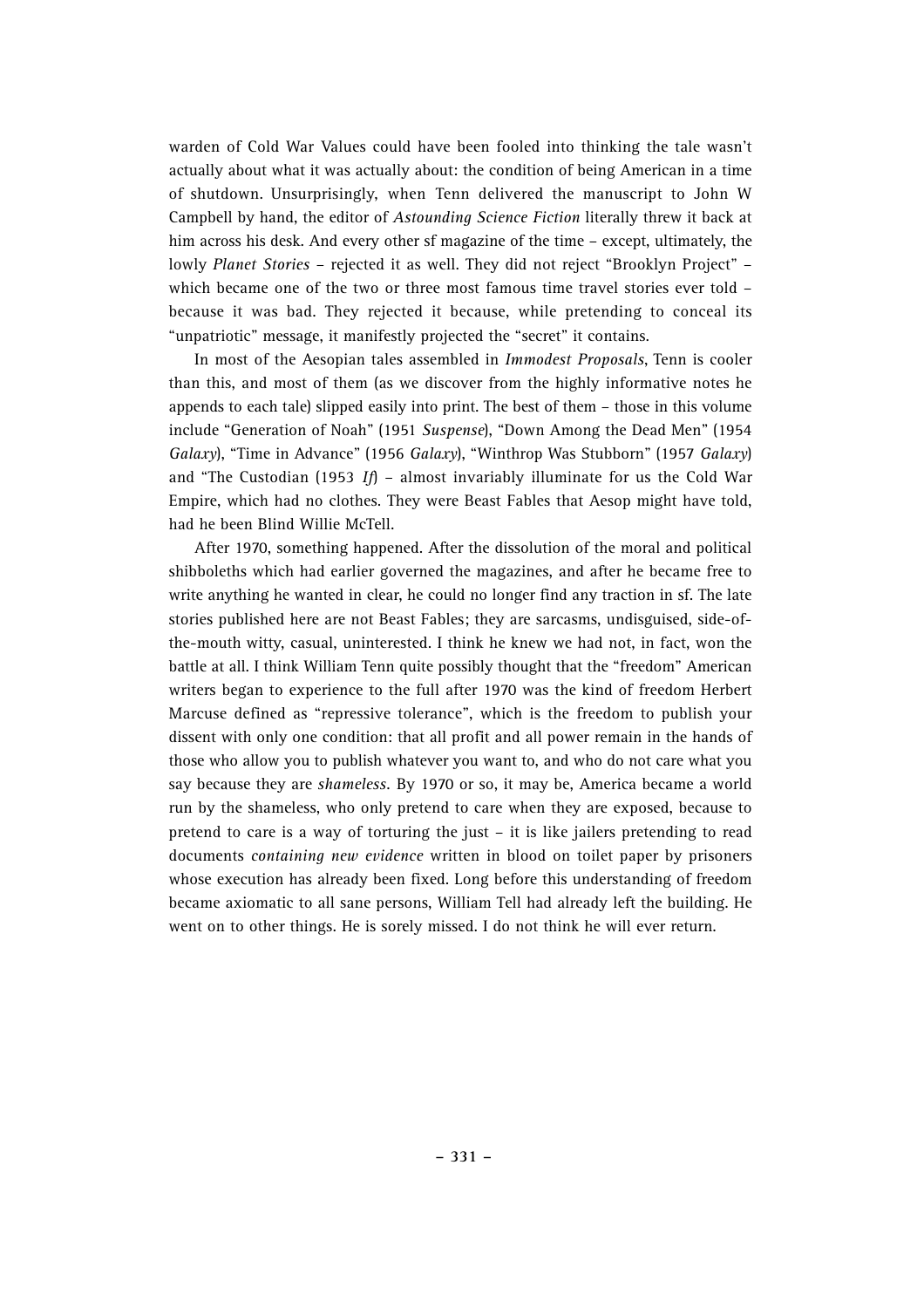**The Cos t of Living –** *Excessive Candour* **#57, in** *SFW* **#229 (10 September 2001) – – revised version in** *Interzone* **#174 (December 2001) –** *Nekropolis* **by Maureen McHugh \_\_\_\_\_\_\_\_\_\_\_\_\_\_\_\_\_\_\_\_\_\_\_\_\_**

**\_\_\_\_\_\_\_\_\_\_\_\_\_\_\_\_\_\_\_\_\_\_\_\_\_**

There are not many characters in *Nekropolis* (New York: Eos, \$24.00), but they seem thousands. Nekropolis is an sf novel about the people who have no faces in most sf novels, and are therefore innumerable, the people whose deaths feed the engines of world-change in sf stories about making it all new. They are the mothers with dying children, the dark-skinned servitors who hide their eyes from owners like us, the grunts, the discards, the serfs, the farmers, the cousin who turns to whoring, the little shopkeepers, the picturesque starvers who jam mean streets around the corner from the world: all those who sweat with fear when the world comes round the corner.

Unlike the protagonists of almost any sf novel, but exactly like the "extras" who populate the Third World, the protagonists of Maureen F McHugh's fourth novel do not live in the present tense of history. As a title, *Nekropolis* implies many things about death and belatedness, but its central message may be straightforward: that although the past is a nekropolis, change (certainly change that never gets you close to the control buttons of Earth) is another death. The key word here is, perhaps, prison.

McHugh is vague about the exact time of her near-future tale, almost certainly because her several protagonists, through whose successive voices the story is told, are themselves as ignorant of the cutting edge of "progress" as an Indian peasant in 2001 talking to his aunt in England on a mobile phone. It does not matter what year *Nekropolis* is set in because the precise year of the tale – precision here being a First World concept, a necessary monitoring device if your world's main business is to produce the future – does not interest its cast.

The setting is urban Morocco, which is part of the North Atlantic Alliance. No trade or diplomatic relations are permitted between this Alliance and the modern world – Europe and the Americas – though a good deal of smuggling of hi-tech devices is covertly encouraged. AI devices proliferate, as do virtual reality environments for the rich, and cardphones: the kind of Cargo Polynesians were reputed to long for in the nineteenth century. As in our own time, the streetwise of this Third World trade indiscriminately in Cargo, but continue to live in the shambolic nekropolis of the very same traditional world they were born into, and feed on.

*Nekropolis* is a tale of the fed upon. It is also a tale of survival.

But one thing should be made clear. Although I think I've fairly described the background of Nekropolis, that background remains almost entirely implicit; without a single polemical outcry, McHugh tells her story as we had no excuse not to understand, without being told, the point of its world-historical location.